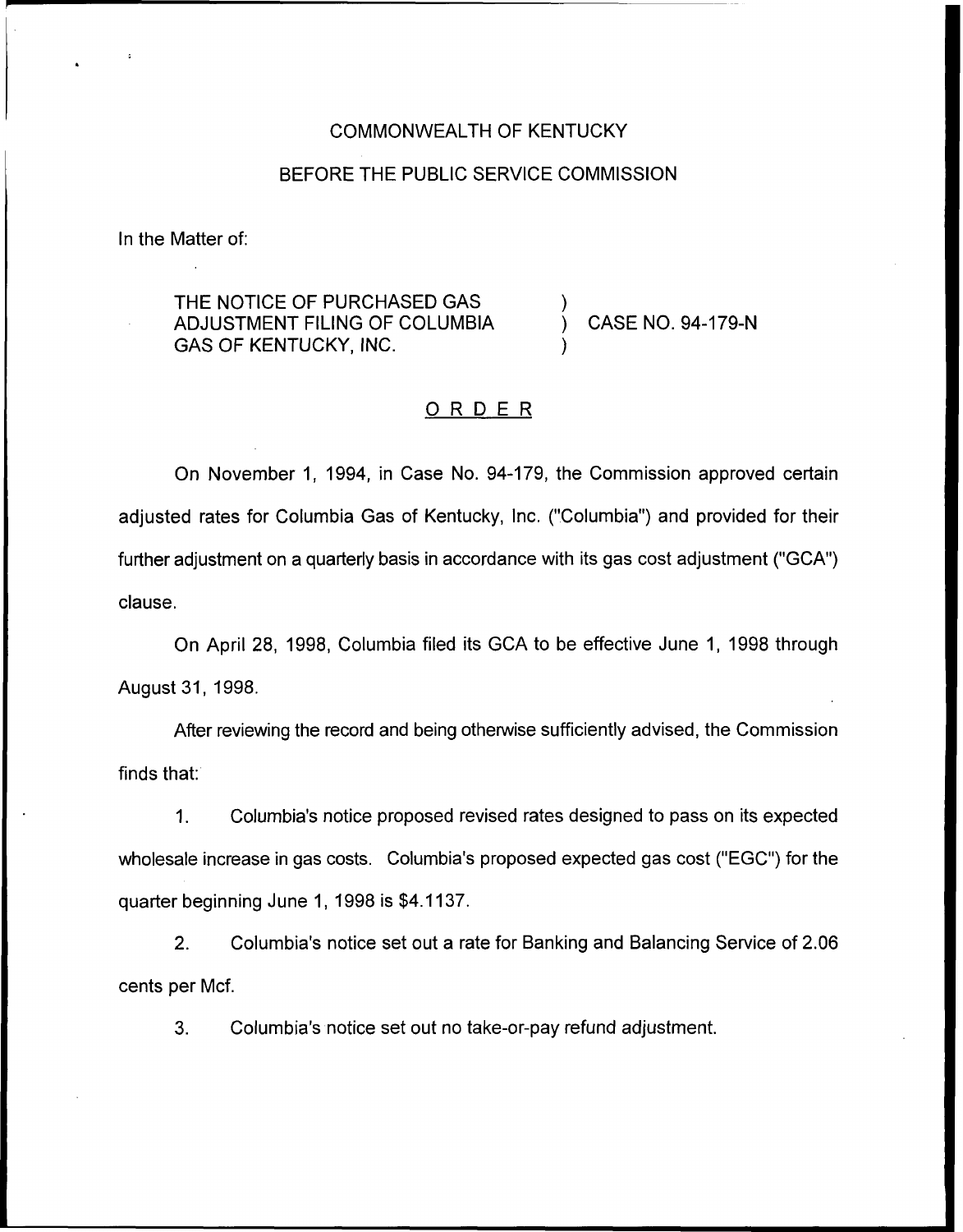4. Columbia's notice set out no transportation take-or-pay refund adjustment.

5. Columbia's notice set out its annual actual cost adjustment ("ACA") of 19.69 cents per Mcf.

6. Columbia's notice set out its balancing adjustment ("BA") of 16.57 cents per Mcf.

7. Columbia's notice set out no current refund adjustment. The total refund adjustment of 13.06 cents per Mcf reflects previous quarter refund adjustments.

8. Columbia's notice set out a Special Agency Service refund adjustment of .01 cent per Mcf.

9. These adjustments produce a gas cost recovery rate ("GCR") of \$4.3456 per Mcf, 18.76 cents per Mcf more than the prior rate.

10. The rate adjustments in the Appendix to this Order are fair, just, and reasonable, in the public interest, and should be approved for gas supplied on and after June 1, 1998.

IT IS THEREFORE ORDERED that;

1. The rates in the Appendix to this Order are fair, just, and reasonable, and are effective for gas supplied on and after June 1, 1998.

2. Within 30 days of the date of this Order, Columbia shall file with this Commission its revised tariffs setting out the rates authorized in this Order.

 $-2-$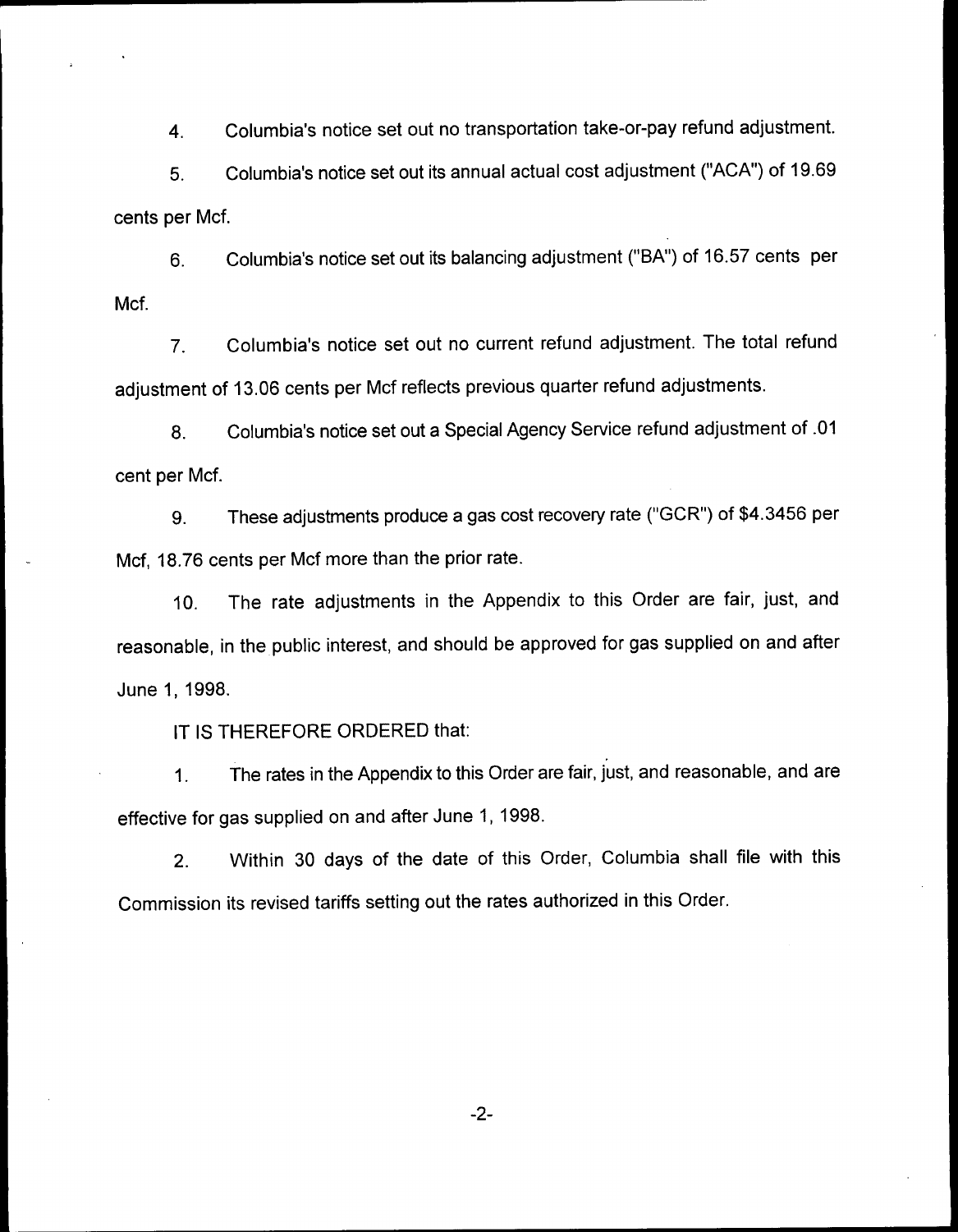Done at Frankfort, Kentucky, this 15th day of May, 1998.

 $\cdot$ 

# PUBLIC SERVICE COMMISSION

Helton  $\frac{1}{2}$ Chairman

Vice Chairman

.<br>uu *Commissioner* 

ATTEST: Executive Director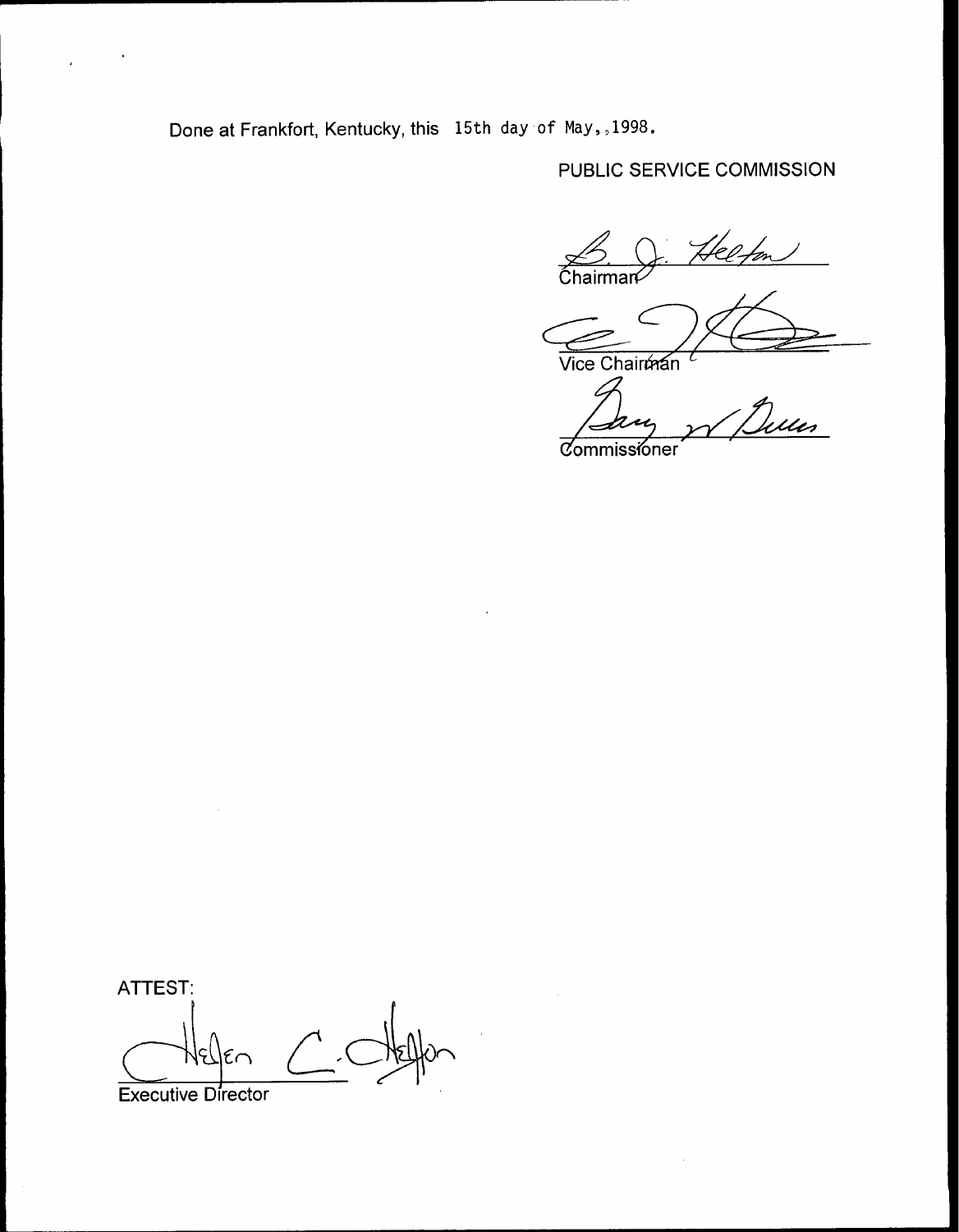### APPENDIX

## APPENDIX TO AN ORDER OF THE KENTUCKY PUBLIC SERVICE COMMISSION IN CASE NO. 94-179-N DATED MAY 15, 1998.

The following rates and charges are prescribed for the customers in the area served by Columbia Gas of Kentucky, Inc. All other rates and charges not specifically mentioned herein shall remain the same as those in effect under authority of this Commission prior to the effective date of this Order.

CURRENTLY EFFECTIVE BILLING RATES

|                                        | <b>Base Rate</b><br><b>Charge</b> | <b>Gas Cost</b><br>Demand | Adjustment<br>Commodity | <b>Total Billing</b><br>Rate |
|----------------------------------------|-----------------------------------|---------------------------|-------------------------|------------------------------|
| <b>SCHEDULE GSR</b>                    |                                   |                           |                         |                              |
| First 1 Mcf or less per mo.            | \$8.10                            | \$1.3079                  | \$3.0377                | \$12.4456                    |
| Over 1 Mcf per mo.                     | 2.1800                            | \$1.3079                  | \$3.0377                | 6.5256                       |
| RATE SCHEDULE GSO                      |                                   |                           |                         |                              |
| Commercial or Industrial               |                                   |                           |                         |                              |
| 1 Mcf or less<br>First                 | 22.00                             | \$1.3079                  | \$3.0377                | 26.3456                      |
| Next 49 Mcf per mo.                    | 2.1800                            | \$1.3079                  | \$3.0377                | 6.5256                       |
| 350 Mcf per mo.<br>Next                | 2.1149                            | \$1.3079                  | \$3.0377                | 6.4605                       |
| Next 600 Mcf per mo.                   | 2.0149                            | \$1.3079                  | \$3.0377                | 6.3605                       |
| Over 1,000 Mcf per mo.                 | 1.8409                            | \$1.3079                  | \$3.0377                | 6.1865                       |
| <b>Delivery Service</b>                |                                   |                           |                         |                              |
| <b>Administrative Charge</b>           | 65.00                             |                           |                         | 65.00                        |
| <b>Standby Service Demand Charge</b>   |                                   |                           |                         |                              |
| Demand Charge times Daily              |                                   |                           |                         |                              |
| Firm Vol. (Mcf) in Cust.               |                                   |                           |                         |                              |
| Serv. Agrmt.                           |                                   | 8.9404                    |                         | 8.9404                       |
| Delivery Rate Per Mcf                  |                                   |                           |                         |                              |
| First 400 Mcf per mo.                  | 2.1149                            |                           |                         | 2.1149                       |
| 600 Mcf per mo.<br>Next                | 2.0149                            |                           |                         | 2.0149                       |
| Over 1,000 Mcf per mo.                 | 1.8409                            |                           |                         | 1.8409                       |
| Former IN8 Rate per Mcf                | 1.0575                            |                           |                         | 1.0575                       |
| <b>Banking &amp; Balancing Service</b> |                                   | 0.0206                    |                         | 0.0206                       |